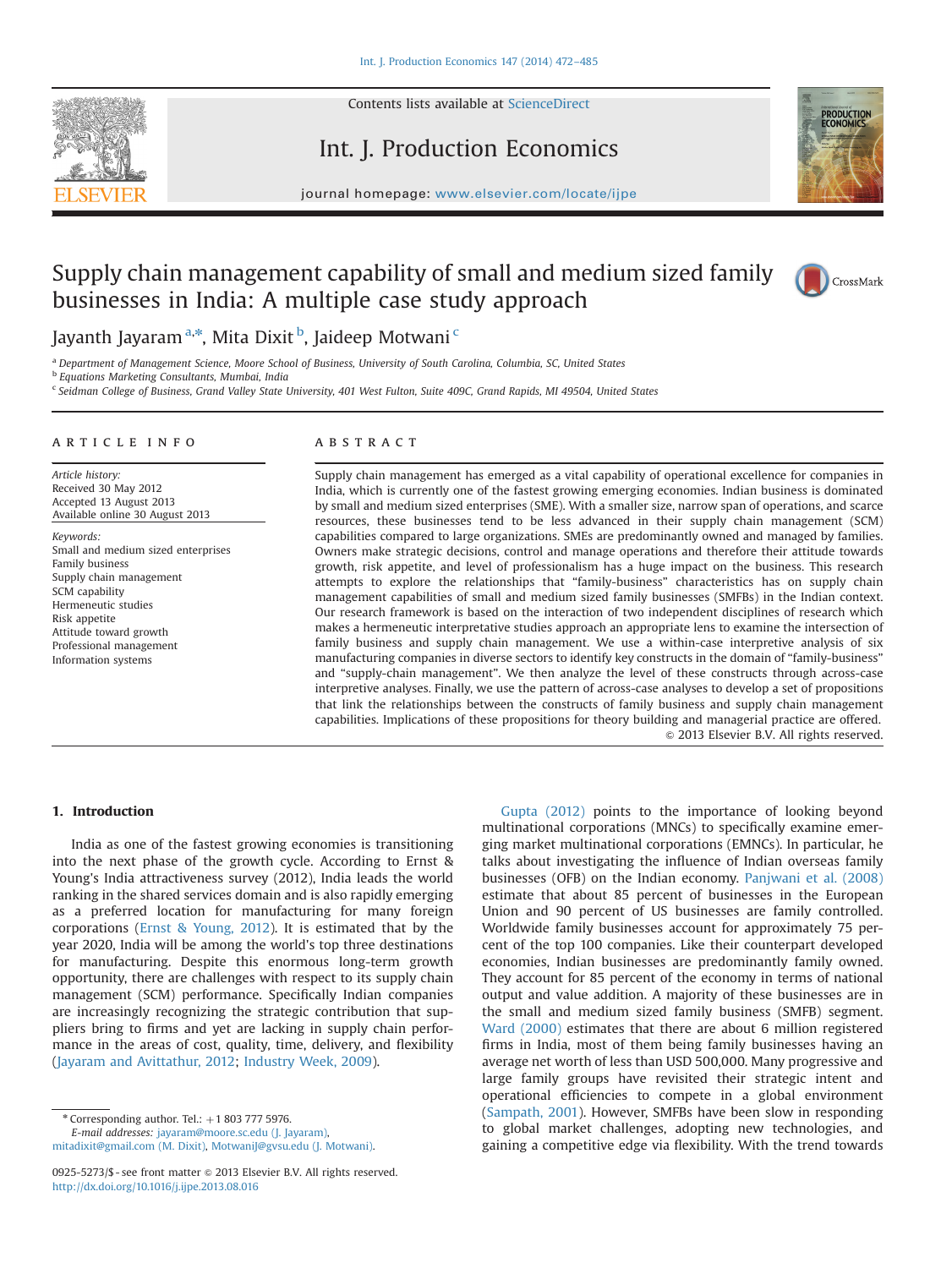increased outsourcing, a renewed focus on SCM as a strategy has become vital to success. [Thakkar et al. \(2012b\)](#page--1-0) argue that SCM has been considered an effective strategy for integrating suppliers and customers with the objective of improving responsiveness and flexibility of manufacturing organizations. Large, organized companies have the resources and ability to manage interlinked supply chain networks [\(Blome and Schoenherr, 2011\)](#page--1-0). In contrast, SMFBs have not developed SCM capabilities to match this capability for global competition.

Research on SCM and family business has both received significant attention from researchers lately. Despite the dual importance of SMFBs in the Indian economy and SCM as a strategic weapon, research combining these disciplines is sparse. Unlike non-family owned companies, in the case of SMFBs, the family has ownership of the business and a desire to grow the business though close controls. This ownership structure affects corporate governance, strategic decision making and performance of the companies. Therefore, the core objective of this research is to identify which characteristics of family businesses influence effective SCM capabilities of the business?

To address this research objective, we pursue a qualitative hermeneutic interpretive studies approach based on data from six SMFBs in the Indian manufacturing sector. In absence of a single definition of family business, we use the theoretical anchor of most propounded definition of family business by [Donnelly \(1964\)](#page--1-0) and develop criteria that justify our sample selection. The paper proceeds as follows: In Section 2, we review the literature relating to both family business and SCM disciplines, identify the research gap, and then discuss the mode of development of our research framework. In [Section 3,](#page--1-0) we describe the methodology used for purposive selection of cases, hermeneutic qualitative data collection approach. [Section 4](#page--1-0) describes how key constructs were selected from within-case analyses and how these were used for across-case analyses leading to development of our theoretical framework. [Section 5](#page--1-0) uses the theoretical framework and ensuing propositions to isolate thematic insights that emerge from this framework. The paper offers specific implications of our findings on theory development and on managerial practice. Specifically, we seek to contribute to the literature by linking key family business constructs that influence enhancement of supply chain capabilities for SMFBs in India.

#### 2. Literature review and research framework

There is a consensus among family business researchers that the family firm is a combination of the family system along with the entrepreneurial behavior of its members [\(Stewart and Hitt,](#page--1-0) [2010\)](#page--1-0). It is the interaction between these two elements that shape the basic characteristics of a family business ([Davis, 1983](#page--1-0)). However, there has been a wide diversity of definitions of family firms in categories such as ownership and management, generational transfer, and other conditions. Therefore, researchers have emphasized the need to define the criteria of a family business in accordance with the purpose and overall context of the intent of the research study. ([Astrachan et al., 2002;](#page--1-0) [Wortman, 1994](#page--1-0)).

In family businesses, the owners play the role of managers as they recognize that their family firm's survival depends on their ability to enter new markets, revitalize existing operations to create new businesses and enhance competitiveness of the business ([Ward, 1987\)](#page--1-0). Past empirical research supports a positive relationship between the owner-managers' motivation for growth and ensuing actual business growth [\(Kolvereid and Bullvag, 1996\)](#page--1-0). Similarly, beliefs in the possible consequences of growth influence their overall attitude toward growth ([Wiklund et al., 2003\)](#page--1-0).

Therefore the firm's performance and productivity depends on the attitude and capabilities of its owner-managers. Familycontrolled businesses take a long term orientation in making strategic investments to develop sustainable capabilities of the business [\(Le Breton-Miller and Miller, 2006](#page--1-0)), and due to their higher independence, they pursue more risk-taking strategies, resulting in out-performing non-family firms [\(Nguyen, 2011\)](#page--1-0). Similarly, researchers posit that by professionalizing their management and governance bodies, family businesses can operate more effectively [\(Stewart and Hitt, 2012](#page--1-0)). Although not directly, [Kansal](#page--1-0) [\(2012\)](#page--1-0) indirectly examined the role of professional management in a sample of 252 SMFBs in India by looking at how succession and retirement planning can be done in a systematic and professional fashion. Family-owned firms are badly managed if run by family members compared with similar family-owned firms run by external CEOs ([Bloom et al., 2012\)](#page--1-0). [Sindhuja \(2009\)](#page--1-0) compared the performance indicators of a family managed firm against a non-family managed firm belonging to the same industry and found that a professionally managed non-family business can create value to its shareholders. These examples point to the importance of professional management in family firms.

SCM can improve the performance of the firm by integrating key business processes from end users through suppliers and vendors by providing products, services, and information that add value to customers [\(Othman and Ghani, 2008](#page--1-0); [Sahay et al., 2003\)](#page--1-0). It is an integration of all activities associated with the flow of goods from raw material stage through end users, as well as the associated information flows both up and down the supply chain. The success of SCM as a system depends on companies that can develop specific capabilities and competitiveness such as the ability to develop a trusting relationship with its suppliers, seek total supply chain coordination, enhance communication to reduce uncertainty and inventory levels, ensure on-time delivery of high quality goods and services at a reasonable cost, and the involvement of the right business partners [\(Acharyulu and](#page--1-0) [Shekbar, 2012;](#page--1-0) [Monczka et al., 2011](#page--1-0)).

Although SCM can be a strategic tool, it also poses challenges to businesses. A major challenge is the coordination across a multilocation manufacturing network and coping with increasingly complex demands of customers ([McKinsey Quarterly, 2010](#page--1-0)). In India, large companies as well as SMFBs suffer from uncertainty in supply lead times, quality issues and non-responsive firms in the supply base. Information system (IS) capability and advanced Information technology (IT) infrastructure can be an important tool in improving SCM capability ([Sahay et al., 2003\)](#page--1-0). IS capability is emerging as a significant characteristic of supply chain strategy. The use of IS dramatically reduces the interaction and transaction costs and has an impact on procurement, logistics, vendor relationship management, and customer relationship management ([Fasanghari et al.,](#page--1-0) [2008](#page--1-0); [Industry Week, 2009\)](#page--1-0). [Prabhakar \(2010\)](#page--1-0) reports on the GLOBE study which was conducted across 62 nations worldwide to study the leadership behaviors of top leaders across the globe and attempts to find out the key leader behaviors that are vital to family businesses. Similarly, [Gunasekaran et al. \(2011\)](#page--1-0) tested a framework that used key factors and enablers to determine the resilience and competitiveness of SMEs. These studies portray a need to understand the unique characteristics that typify family run businesses.

The theoretical foundation for the given study rests on the literature that focuses on the unique characteristics of family businesses in which the family's influence impacts strategic decisions and business competencies in the area of SCM capabilities of the firm. As there is a fair amount of consensus in the notion that research on SCM and family businesses is reasonably mature, our research framework is based on hermeneutic interpretive studies of field phenomena ([Verganti and Öberg, 2013\)](#page--1-0). This is in contrast to the popular grounded theory approach which